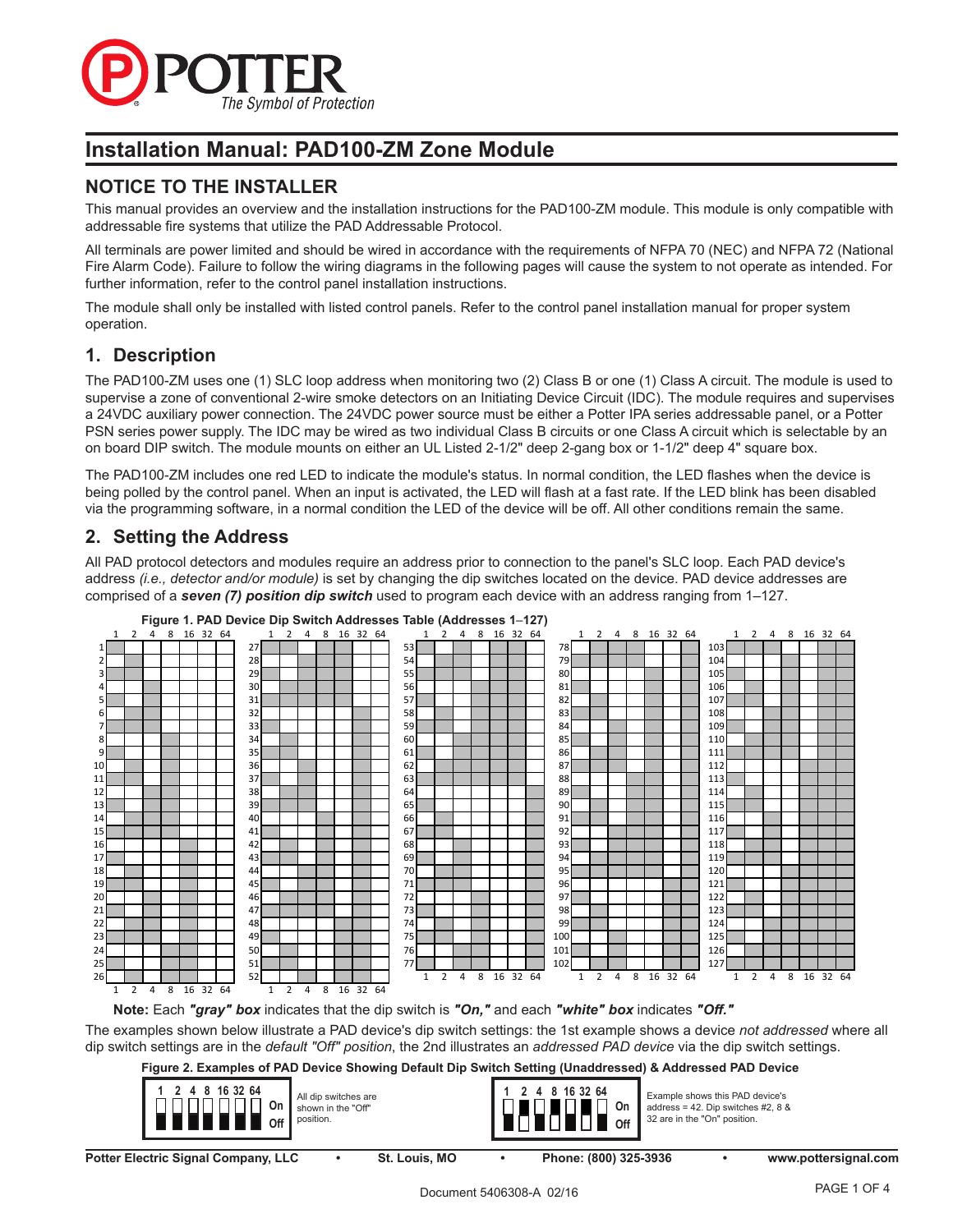### **INSTALLATION MANUAL: PAD100-ZM ZONE MODULE**

When the PAD100-ZM is used to monitor two individual Class B circuits a single device address is assigned; each input is then identified as a sub-point of the module address. For example, if the address number is assigned as "8", the "B1" input will be "8.1", and the "B2" input will be "8.2."

Before connecting a device to the SLC loop, take the following precautions to prevent potential damage to the SLC or device.

- Power to the SLC is removed.
- Field wiring on module is correctly installed.
- Field wiring has no open or short circuits.

### **3. Technical Specifications**

| <b>Operating Voltage</b>                      | 24.0V                                                            |
|-----------------------------------------------|------------------------------------------------------------------|
| Max SLC Standby Current                       | 240 µ A                                                          |
| <b>Max SLC Alarm Current</b>                  | 240 µ A                                                          |
| <b>Aux Power Required</b>                     | $19 - 28V$                                                       |
| Max Detector Standby Current of IDC at 24 VDC | 1mA                                                              |
| Max Module Alarm Current of IDC at 24 VDC     | 50 <sub>m</sub> A                                                |
| Max Wiring Resistance of IDC                  | 100 $\Omega$                                                     |
| Max Wiring Capacitance of IDC                 | $1\mu F$                                                         |
| Smoke Detector Compatibility Identifier       | A                                                                |
| <b>EOL Resistor</b>                           | 5.1K $\Omega$                                                    |
| Operating Temperature Range                   | 32 to 120 F (0 to 49 C)                                          |
| <b>Operating Humidity Range</b>               | 0 to 93% (non-condensing)                                        |
| Max no. of Module Per Loop                    | 127 units                                                        |
| <b>Dimensions</b>                             | 4.17" L x 4.17" W x 1.14" D                                      |
| <b>Mounting Options</b>                       | UL Listed 2-1/2" deep 2-gang box or<br>1-1/2" deep 4" square box |
| <b>Shipping Weight</b>                        | $0.6$ lbs                                                        |

# **4. Wiring Diagrams**

The wiring diagrams shown below illustrate how to wire a PAD100-ZM module as Class A and Class B. Additionally, an installation diagram shows how to install the module using a compatible electrical box.



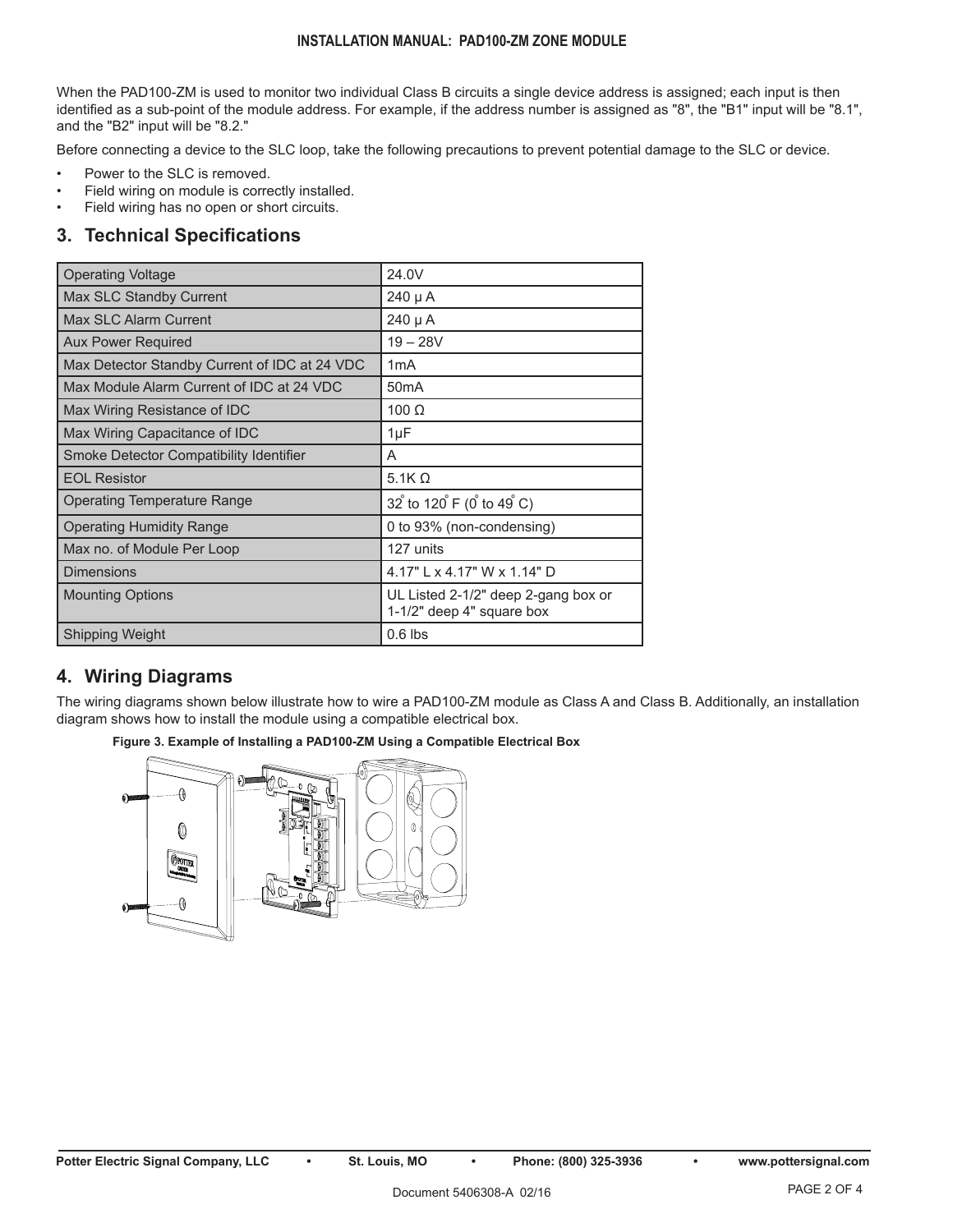### **INSTALLATION MANUAL: PAD100-ZM ZONE MODULE**







### **Notes:**

- SLC wiring style supports the Class A, Class B and Class X.
- IDC wiring style supports Class A and Class B.
- SLC loop wiring (SLC+, SLC-) and initiating device wiring (B1, B2 and A1) are power limited.
- Wiring for terminals SLC+, SLC- are supervised.
- Wiring for terminals (PWR) are supervised.
- Wiring for terminals (B1, B2 and A1) are supervised.
- All wiring is between #12 (max.) and #22 (min.).
- Wire Preparation Strip all wires 1/4 inch from their edges as shown here:

### 1/4 inch

- Stripping too much insulation may cause a ground fault.
- Stripping too little may cause a poor connection and subsequently an open circuit.

**These instructions do not purport to cover all the details or variations in the equipment described, nor provide for every possible contingency to be met in connection with installation, operation and maintenance.**

**Specifications subject to change without prior notification.**

**For Technical Assistance contact Potter Electric Signal Company at 866-956-1211.**

**Actual performance is based on proper application of the product by a qualified professional.**

**Should further information be desired or should particular problems arise, which are not covered sufficiently for the purchaser's purpose, the matter should be referred to a distributor in your region.**